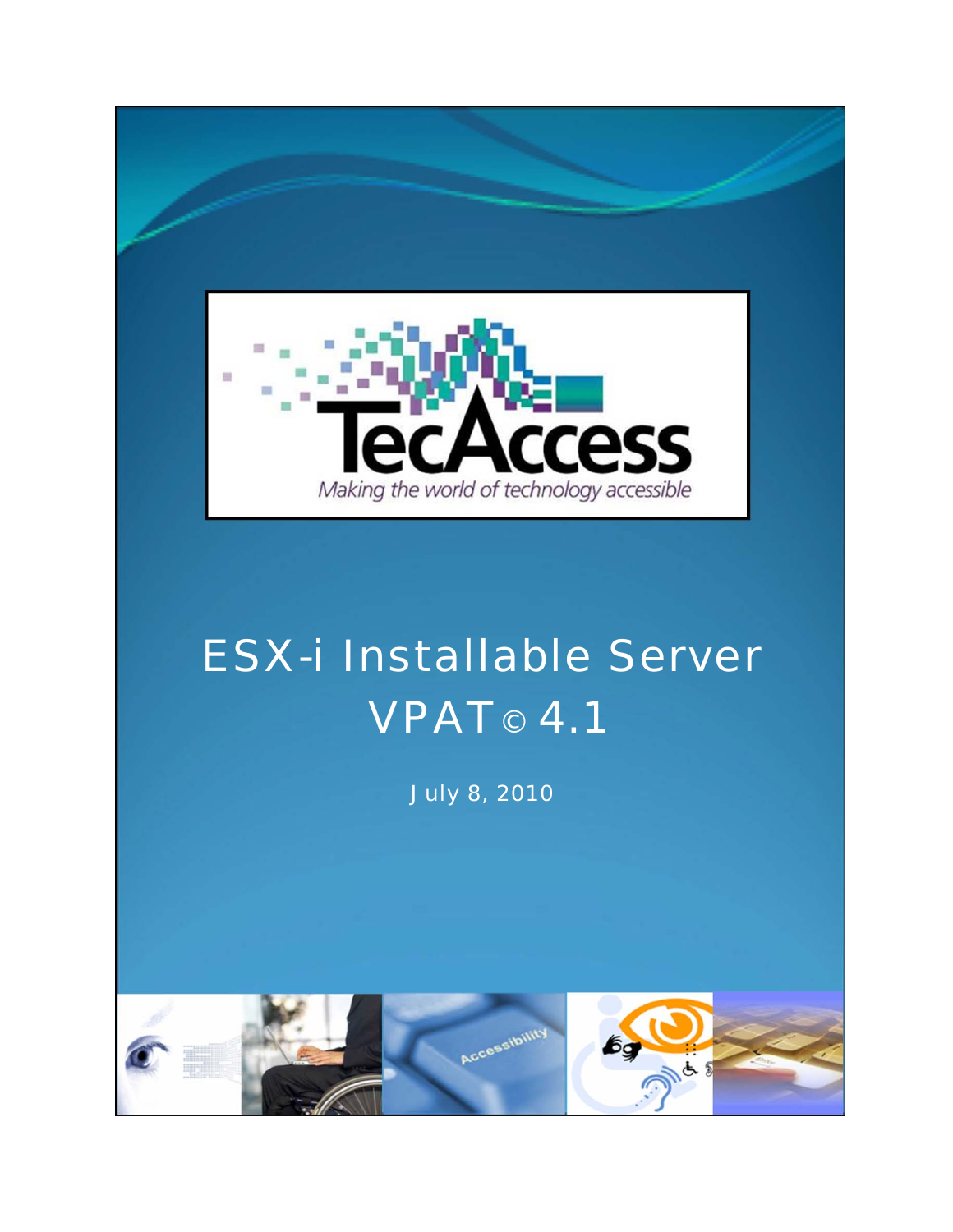I



## **VPAT**®

Since the VPAT must be comprehensive, all Section 508 issues on all pages must be corrected to sustain compliance.

**Summary of Voluntary Product Accessibility Template** 

| <b>Criteria</b>                    | <b>Supporting Features</b> | <b>Remarks &amp; Explanations</b>    |
|------------------------------------|----------------------------|--------------------------------------|
| Section 1194.21 Software           | Supports with              | Please refer to the attached 1194.21 |
| <b>Applications and Operating</b>  | Exceptions                 | VPAT.                                |
| Systems                            |                            |                                      |
| Section 1194.22 Web-based          | Supports with              | Refer to 1194.22 for details.        |
| Internet Information and           | Exceptions                 |                                      |
| Applications                       |                            | The Web based GUI allows limited     |
|                                    |                            | access to ESX-I Installable 4.1      |
| Section 1194.23                    | Not Applicable             |                                      |
| <b>Telecommunications Products</b> |                            |                                      |
| Section 1194.24 Video and          | Not Applicable             |                                      |
| <b>Multimedia Products</b>         |                            |                                      |
| Section 1194.25 Self-              | Not Applicable             |                                      |
| contained, Closed Products         |                            |                                      |
| Section 1194.26 Desktop and        | Not Applicable             |                                      |
| Portable Computers                 |                            |                                      |
| Section 1194.31 Functional         | Supports                   | Please reference the attached        |
| Performance Criteria               |                            | 1194.31 section.                     |
| Section 1194.41 Information,       | Supports                   | Please reference the attached        |
| Documentation and Support          |                            | 1194.41 section.                     |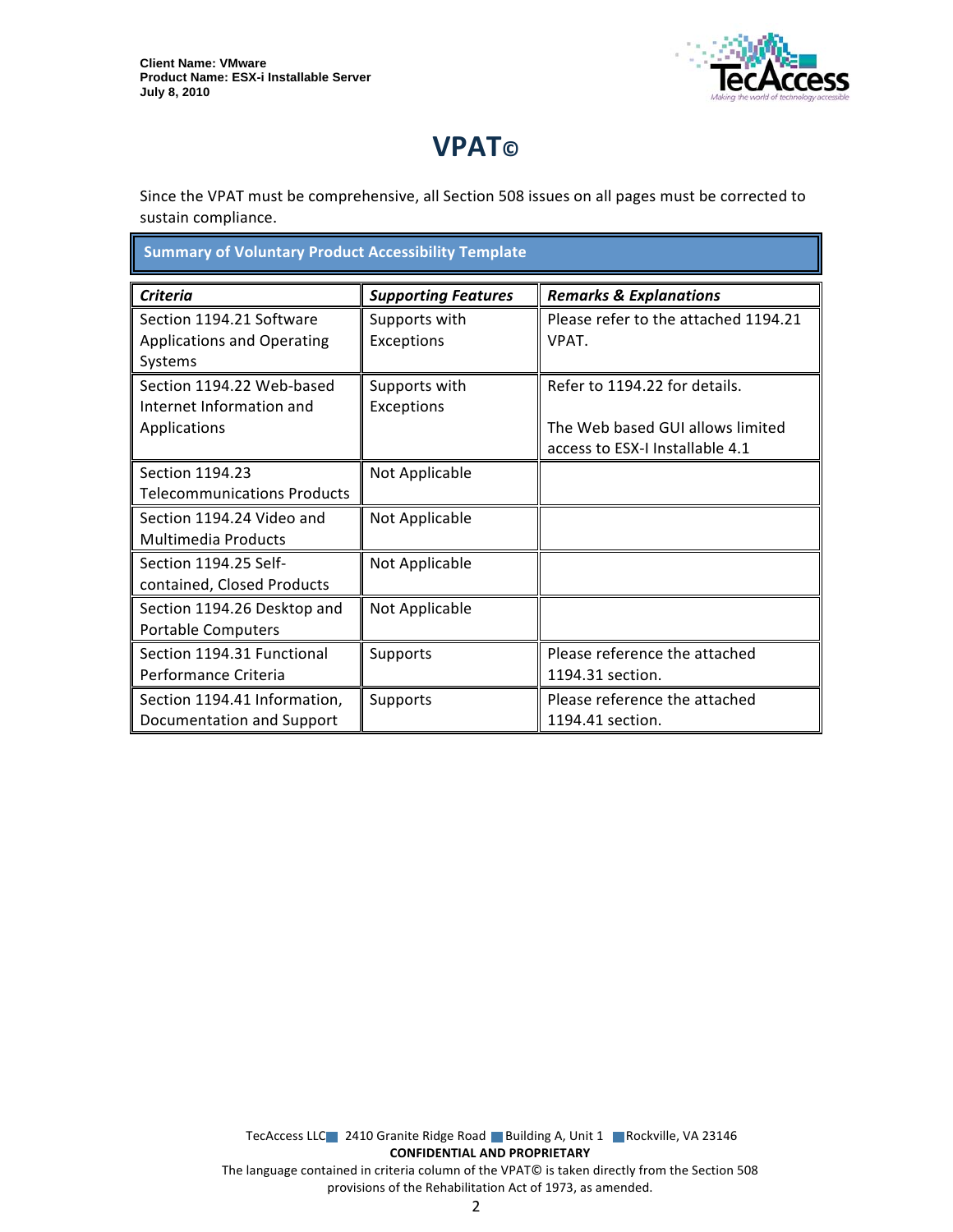

#### **Supporting Features (Second Column on VPAT)**

| Supports                                                            | Use this language when you determine the product<br>fully meets the letter and intent of the Criteria.                                                                                                                                                                                                                                              |
|---------------------------------------------------------------------|-----------------------------------------------------------------------------------------------------------------------------------------------------------------------------------------------------------------------------------------------------------------------------------------------------------------------------------------------------|
| Supports with Exceptions                                            | Use this language when you determine the product<br>does not fully meet the letter and intent of the<br>Criteria, but provides some level of access relative to<br>the Criteria.                                                                                                                                                                    |
| Supports through Equivalent<br>Facilitation                         | Use this language when you have identified an<br>alternate way to meet the intent of the Criteria or<br>when the product does not fully meet the intent of<br>the Criteria.                                                                                                                                                                         |
| Supports when Combined with<br>Compatible AT                        | Use this language when you determine the product<br>fully meets the letter and intent of the Criteria when<br>used in combination with Compatible Assistive<br>Technology ("AT"). For example, many software<br>programs can provide speech output when combined<br>with a compatible screen reader (commonly used AT<br>for people who are blind). |
| Does Not Support                                                    | Use this language when you determine the product<br>does not meet the letter or intent of the Criteria.                                                                                                                                                                                                                                             |
| Not Applicable                                                      | Use this language when you determine the Criteria<br>does not apply to the specific product.                                                                                                                                                                                                                                                        |
| Not Applicable - Fundamental<br><b>Alteration Exception Applies</b> | language when you determine<br><b>Use</b><br>this<br>a<br>Fundamental Alteration of the product would be<br>required to meet the Criteria (see the access board's<br>definition of "fundamental<br>standards<br>for the<br>alteration").                                                                                                            |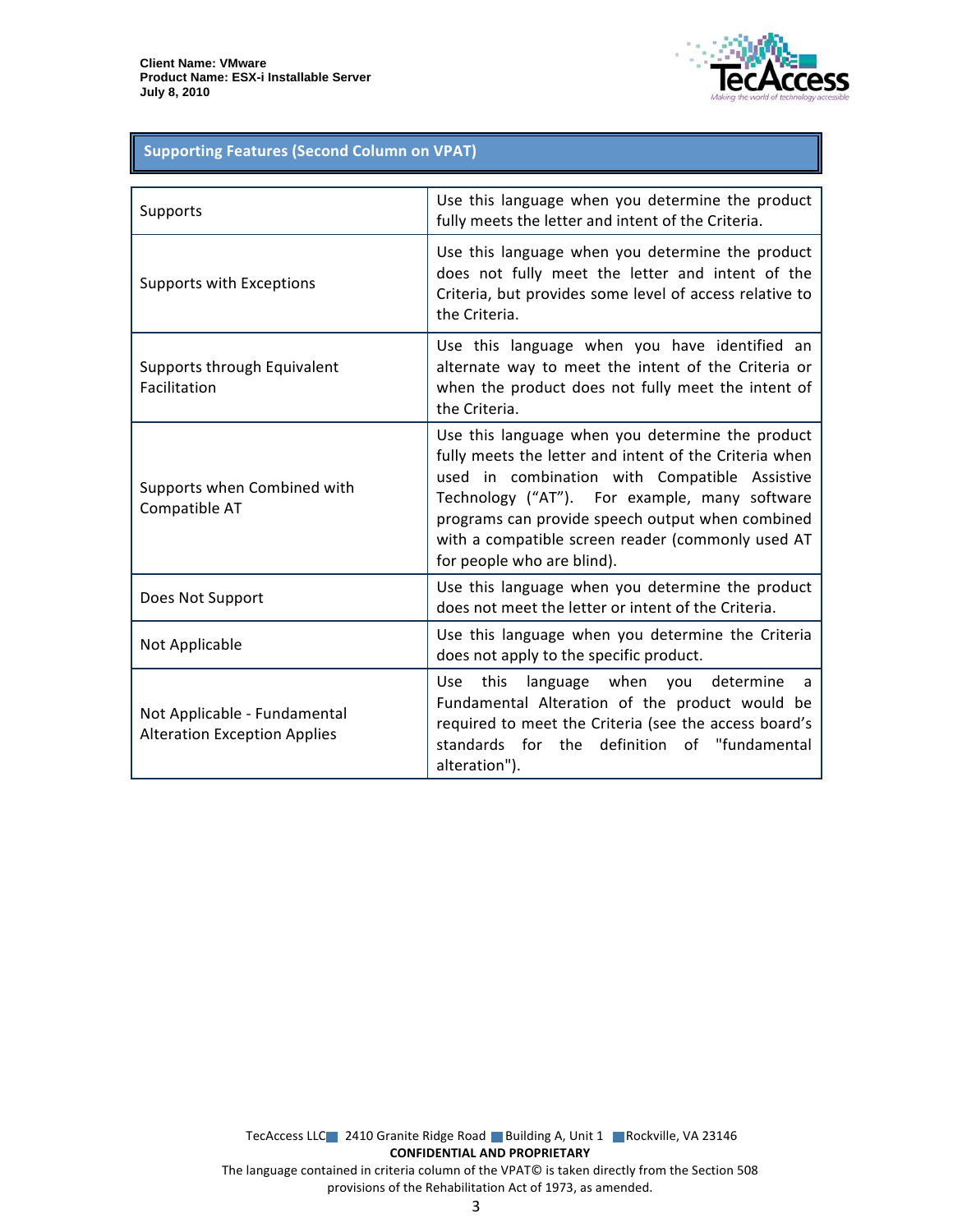

| 1194.21 Software Applications and Operating Systems                                                                                                                                                                                                                                                                                                                                                                                                                                                                                                                                               |                                         |                                                                                                                                                                                                                                                                                                                                                                                                                                                                                        |  |
|---------------------------------------------------------------------------------------------------------------------------------------------------------------------------------------------------------------------------------------------------------------------------------------------------------------------------------------------------------------------------------------------------------------------------------------------------------------------------------------------------------------------------------------------------------------------------------------------------|-----------------------------------------|----------------------------------------------------------------------------------------------------------------------------------------------------------------------------------------------------------------------------------------------------------------------------------------------------------------------------------------------------------------------------------------------------------------------------------------------------------------------------------------|--|
| पासाप                                                                                                                                                                                                                                                                                                                                                                                                                                                                                                                                                                                             | <del>วนpportmy</del><br><b>Features</b> | <del>nemarks &amp; Explanations</del>                                                                                                                                                                                                                                                                                                                                                                                                                                                  |  |
| (a) When software is designed to run<br>on a system that has a keyboard,<br>product functions shall be executable<br>from a keyboard where the function<br>itself or the result of performing a<br>function can be discerned textually.                                                                                                                                                                                                                                                                                                                                                           | Supports<br>with<br>Exceptions          | The Windows based GUI accessed<br>through the VMware vSphere client,<br>does not allow keyboard access to all<br>screens and all functions.<br>For example, the Windows based GUI<br>accessed through the VMware<br>vSphere client 4.1 does allow the user<br>to move the focus from one tab to<br>another in the Inventory, however<br>even though the focus moves from<br>tab to tab, there is no way to access<br>the content of the of tab with either<br>the space or enter keys. |  |
| (b) Applications shall not disrupt or<br>disable activated features of other<br>products that are identified as<br>accessibility features, where those<br>features are developed and<br>documented according to industry<br>standards. Applications also shall not<br>disrupt or disable activated features of<br>any operating system that are<br>identified as accessibility features<br>where the application programming<br>interface for those accessibility features<br>has been documented by the<br>manufacturer of the operating system<br>and is available to the product<br>developer. | Supports<br>with<br>Exceptions          | The Windows based GUI accessed<br>through the VMware vSphere client<br>4.1 does honor or extend some<br>Windows high contrast settings but<br>does not allow large font settings.<br>This is true on all screens access<br>accessed through the Windows based<br>client.<br>Web Based Client does not allow<br>increased text within the text<br>displayed from the server.                                                                                                            |  |

1194.21 Software Applications and Operating Systems

TecAccess LLC 2410 Granite Ridge Road Building A, Unit 1 Rockville, VA 23146 **CONFIDENTIAL AND PROPRIETARY** The language contained in criteria column of the VPAT© is taken directly from the Section 508

provisions of the Rehabilitation Act of 1973, as amended.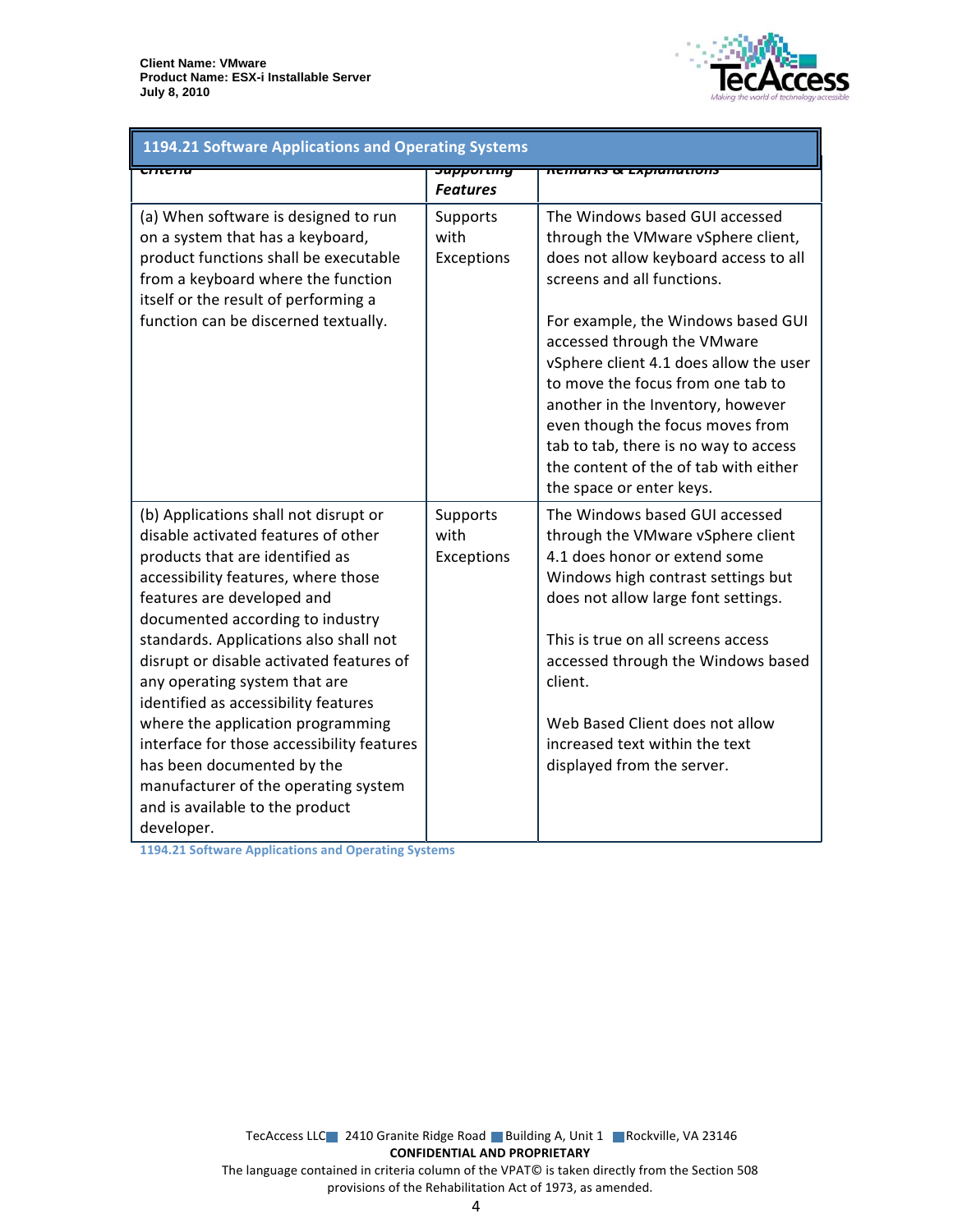

| 1194.21 Software Applications and Operating Systems, continued                                                                                                                                                                                                                                          |                                         |                                                                                                                                                                                                                                                                                                                                                                                      |  |
|---------------------------------------------------------------------------------------------------------------------------------------------------------------------------------------------------------------------------------------------------------------------------------------------------------|-----------------------------------------|--------------------------------------------------------------------------------------------------------------------------------------------------------------------------------------------------------------------------------------------------------------------------------------------------------------------------------------------------------------------------------------|--|
| पास्ताप                                                                                                                                                                                                                                                                                                 | <del>วนpportmy</del><br><b>Features</b> | <del>nemarks &amp; Explanations</del>                                                                                                                                                                                                                                                                                                                                                |  |
| (c) A well-defined on-screen indication<br>of the current focus shall be provided<br>that moves among interactive interface<br>elements as the input focus changes.<br>The focus shall be programmatically<br>exposed so that Assistive Technology<br>can track focus and focus changes.                | Supports<br>with<br>Exceptions          | The Windows based GUI accessed<br>through the VMware vSphere client<br>does not always provide accurate<br>indicators of focus on the current<br>screen.<br>An example of this is on the<br>Configuration screen accessed<br>through the individual Hosts screen.<br>Using a screen reader, the focus<br>moves to places on the screen where<br>there is no text, and reads the name |  |
|                                                                                                                                                                                                                                                                                                         |                                         | of a field which does not appear on<br>the current screen.                                                                                                                                                                                                                                                                                                                           |  |
| (d) Sufficient information about a user<br>interface element including the<br>identity, operation and state of the<br>element shall be available to Assistive<br>Technology. When an image represents<br>a program element, the information<br>conveyed by the image must also be<br>available in text. | Supports<br>with<br>Exceptions          | The Windows based GUI accessed<br>through the VMware vSphere client<br>does not always present accurate<br>information to the user of AT.<br>See 1194.21(c) and 1194.21(f).                                                                                                                                                                                                          |  |
| (e) When bitmap images are used to<br>identify controls, status indicators, or<br>other programmatic elements, the<br>meaning assigned to those images shall<br>be consistent throughout an<br>application's performance.                                                                               | Supports                                | Bitmap images are used in a<br>consistent manner.                                                                                                                                                                                                                                                                                                                                    |  |
| (f) Textual information shall be<br>provided through operating system<br>functions for displaying text. The<br>minimum information that shall be<br>made available is text content, text<br>input caret location, and text<br>attributes.                                                               | Supports<br>with<br>Exceptions          | Not all text is displayed through<br>operating system function for<br>displaying text.<br>For example, when accessed through<br>the Vsphere client, in the Summary<br>tab, General tab the text of the tab is<br>not readable by AT.                                                                                                                                                 |  |

1194.21 Software Applications and Operating Systems, continued

| (g) Applications shall not override user<br>selected contrast and color selections<br>and other individual display attributes. | Supports<br>with<br>Exceptions | The Windows based GUI accessed<br>through the VMware vSphere client<br>4.1 does honor or extend some<br>Windows high contrast settings but<br>does not allow large font settings. |
|--------------------------------------------------------------------------------------------------------------------------------|--------------------------------|-----------------------------------------------------------------------------------------------------------------------------------------------------------------------------------|
|                                                                                                                                | CONFIDENTIAL AND PROPRIETARY   | TecAccess LLC 2410 Granite Ridge Road Building & United 2 Rest wille, VA 23146                                                                                                    |

The language contained in criteria column of the VPAT© is taken directly from the Section 508 provisions of the Rehabilitation Act of 1973, as amended.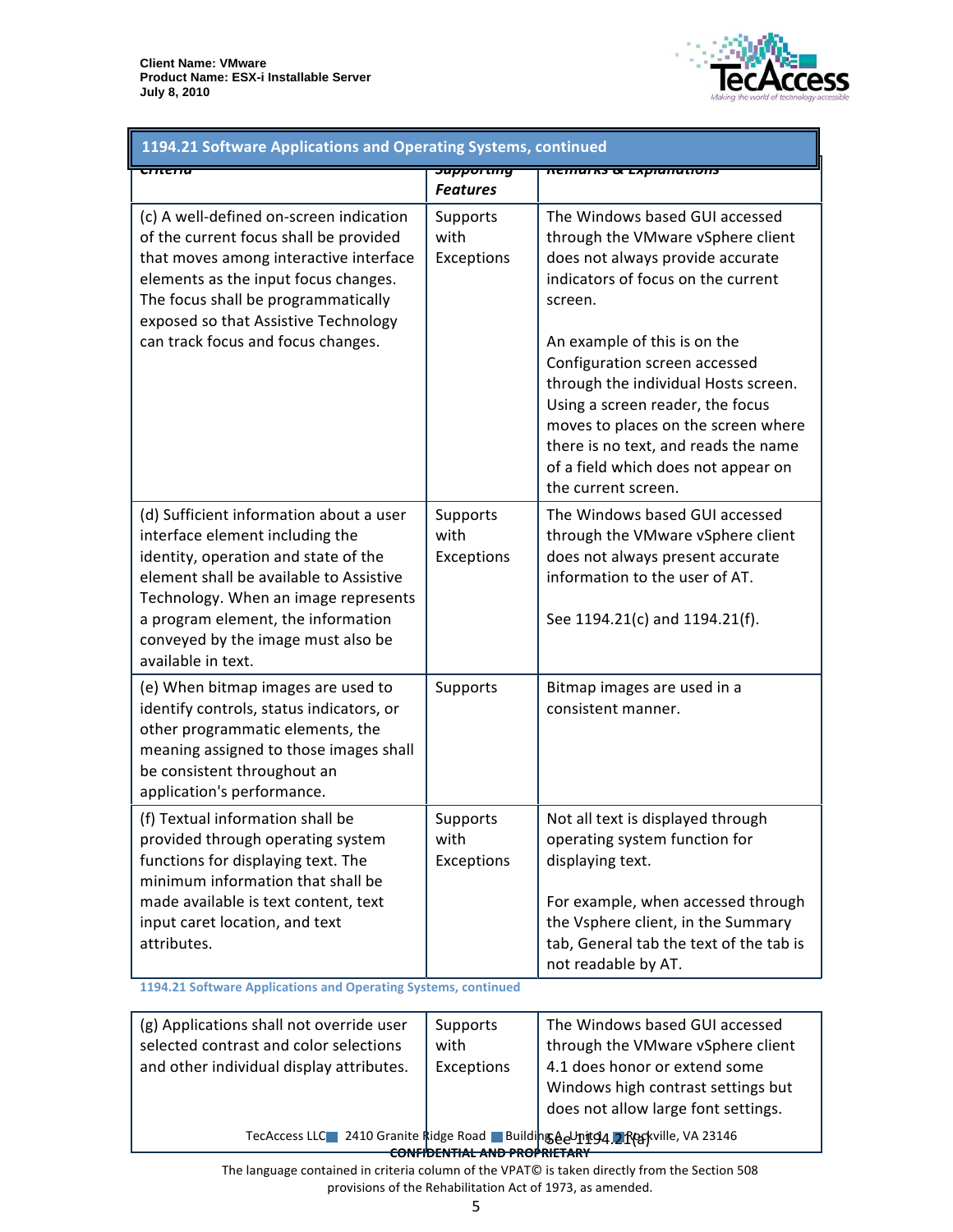

### 1194.21 Software Applications and Operating Systems, continued

| <b>Criteria</b>                                                                                                                                                                                                                                                  | <b>Supporting</b><br><b>Features</b> | <b>Remarks &amp; Explanations</b>                                                                                                                                                                                                                                                                                                                   |
|------------------------------------------------------------------------------------------------------------------------------------------------------------------------------------------------------------------------------------------------------------------|--------------------------------------|-----------------------------------------------------------------------------------------------------------------------------------------------------------------------------------------------------------------------------------------------------------------------------------------------------------------------------------------------------|
| (h) When animation is displayed, the<br>information shall be displayable in at<br>least one non-animated presentation<br>mode at the option of the user.                                                                                                         | <b>Not</b><br>Applicable             | There is no animation in the<br>application.                                                                                                                                                                                                                                                                                                        |
| (i) Color coding shall not be used as the<br>only means of conveying information,<br>indicating an action, prompting a<br>response, or distinguishing a visual<br>element.                                                                                       | Supports                             | This product does not use color<br>coding as the only means to convey<br>information, indicating an action,<br>prompting responses or<br>distinguishing visual elements.                                                                                                                                                                            |
| (j) When a product permits a user to<br>adjust color and contrast settings, a<br>variety of color selections capable of<br>producing a range of contrast levels<br>shall be provided.                                                                            | <b>Not</b><br>Applicable             | The VMWare vSphere client does not<br>permit a user to adjust color or<br>contrast selections through the<br>product itself. The product inherits<br>some settings from Microsoft<br>Windows which provides a range of<br>contrast levels for applications that<br>allow a user to adjust color and<br>contrast settings see 1194.21(g) and<br>(a). |
| (k) Software shall not use flashing or<br>blinking text, objects, or other<br>elements having a flash or blink<br>frequency greater than 2 Hz and lower<br>than 55 Hz.                                                                                           | Supports                             | No flashing or blinking text is used in<br>this product.                                                                                                                                                                                                                                                                                            |
| (I) When electronic forms are used, the<br>form shall allow people using Assistive<br>Technology to access the information,<br>field elements, and functionality<br>required for completion and<br>submission of the form, including all<br>directions and cues. | Supports                             | When using the Windows based GUI<br>accessed through the VMware<br>vSphere client all form fields are<br>accessible to AT.                                                                                                                                                                                                                          |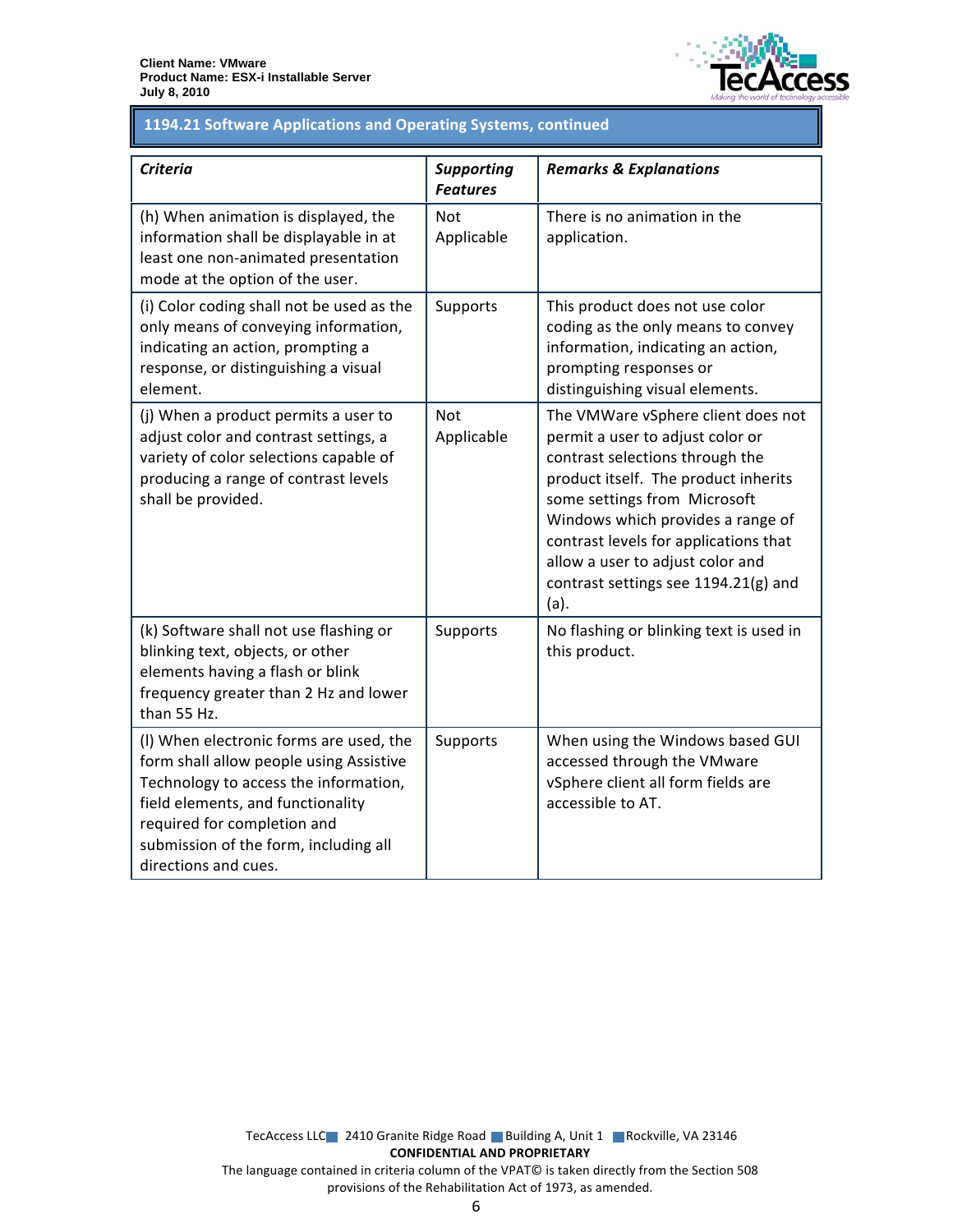

| 1194.22 Web-based Intranet and Internet Information and Applications                                                                                                     |                                         |                                                                                  |  |
|--------------------------------------------------------------------------------------------------------------------------------------------------------------------------|-----------------------------------------|----------------------------------------------------------------------------------|--|
| पााएगाव                                                                                                                                                                  | <del>วนpportmy</del><br><b>Features</b> | <b>Remarks &amp; Explanations</b>                                                |  |
| (a) A text equivalent for every non-text<br>element shall be provided (e.g., via<br>"alt", "longdesc", or in element<br>content).                                        | Not<br>Applicable                       | No Images are used in the Managed<br>Object Browser.                             |  |
| (b) Equivalent alternatives for any<br>multimedia presentation shall be<br>synchronized with the presentation.                                                           | <b>Not</b><br>Applicable                | There is no multimedia.                                                          |  |
| (c) Web pages shall be designed so that<br>all information conveyed with color is<br>also available without color, for<br>example from context or markup.                | Supports                                | Color is not used as a sole means of<br>conveying information.                   |  |
| (d) Documents shall be organized so<br>they are readable without requiring an<br>associated style sheet.                                                                 | Supports                                | When Style Sheets are disabled the<br>page is usable.                            |  |
| (e) Redundant text links shall be<br>provided for each active region of a<br>server-side image map.                                                                      | <b>Not</b><br>Applicable                | Server-side image maps are not used.                                             |  |
| (f) Client-side image maps shall be<br>provided instead of server-side image<br>maps except where the regions cannot<br>be defined with an available geometric<br>shape. | Not<br>Applicable                       | Client-side image maps are not used.                                             |  |
| (g) Row and column headers shall be<br>identified for data tables.                                                                                                       | Supports                                | Column headers for data tables have<br>TH tags in the Managed Object<br>Browser. |  |
| (h) Markup shall be used to associate<br>data cells and header cells for data<br>tables that have two or more logical<br>levels of row or column headers.                | <b>Not</b><br>Applicable                | Data tables do not have multilevel<br>columns or rows.                           |  |
| (i) Frames shall be titled with text that<br>facilitates frame identification and<br>navigation.                                                                         | Not<br>Applicable                       | Frames are not used.                                                             |  |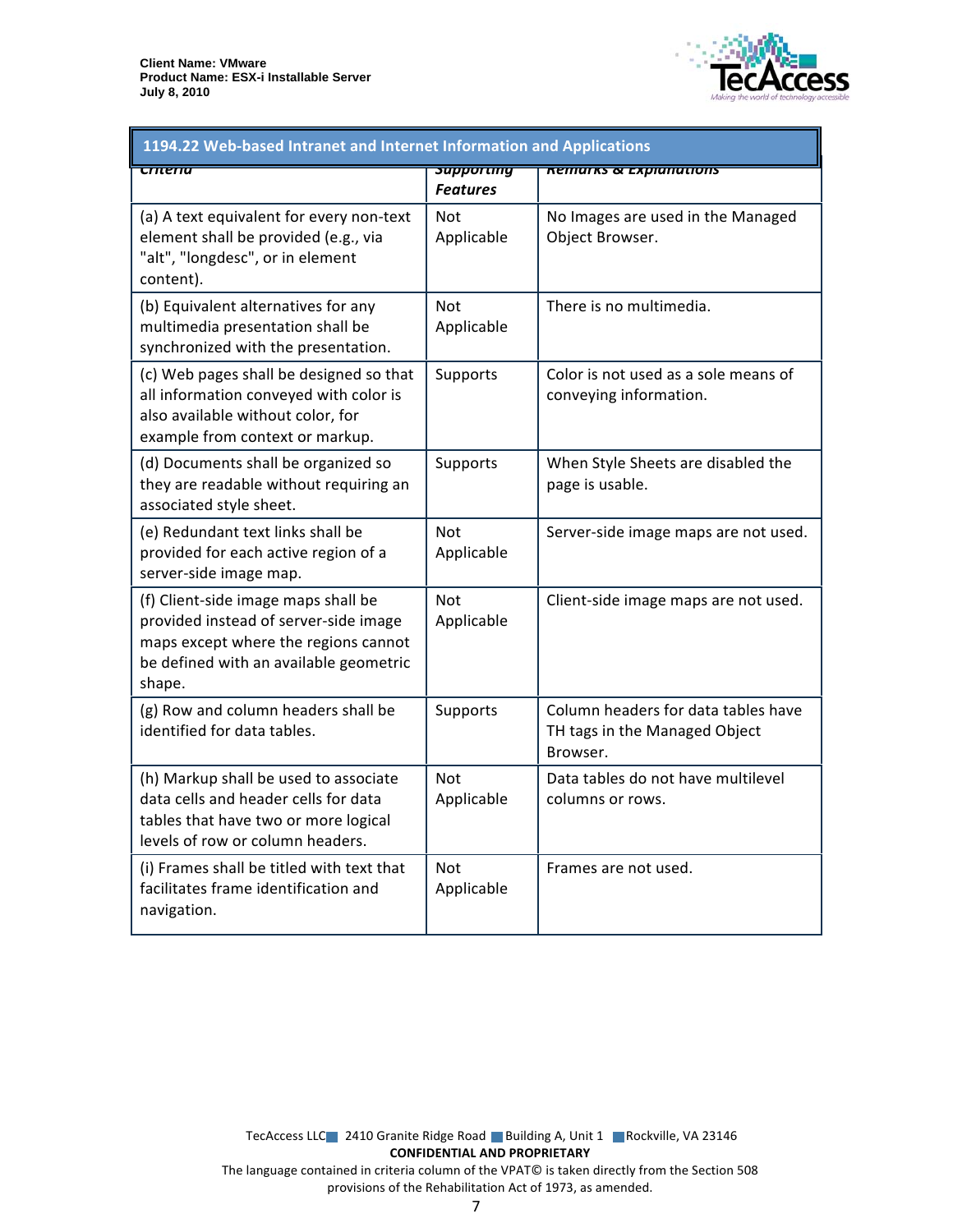

| 1194.22 Web-based Intranet and Internet Information and Applications, continued                                                                                                                                                                                                                                        |                                      |                                                                                                                                                                                        |  |
|------------------------------------------------------------------------------------------------------------------------------------------------------------------------------------------------------------------------------------------------------------------------------------------------------------------------|--------------------------------------|----------------------------------------------------------------------------------------------------------------------------------------------------------------------------------------|--|
| <del>Criteria</del>                                                                                                                                                                                                                                                                                                    | <b>Supporting</b><br><b>Features</b> | <b>Remarks &amp; Explanations</b>                                                                                                                                                      |  |
| (j) Pages shall be designed to avoid<br>causing the screen to flicker with a<br>frequency greater than 2 Hz and lower<br>than 55 Hz.                                                                                                                                                                                   | Supports                             | Pages do not flash or blink.                                                                                                                                                           |  |
| (k) A text-only page, with equivalent<br>information or functionality, shall be<br>provided to make a web site comply<br>with the provisions of this part, when<br>compliance cannot be accomplished in<br>any other way. The content of the text-<br>only page shall be updated whenever<br>the primary page changes. | Not<br>Applicable                    | A text only page is not needed to the<br>application                                                                                                                                   |  |
| (I) When pages utilize scripting<br>languages to display content, or to<br>create interface elements, the<br>information provided by the script shall<br>be identified with functional text that<br>can be read by (AT).                                                                                               | Supports<br>with<br>Exceptions       | The "home" link is not a link but is<br>instead a JavaScript on click, Persons<br>not using a mouse will have to reopen<br>the interface each time they wish to<br>execute a function. |  |
| (m) When a web page requires that an<br>applet, plug-in or other application be<br>present on the client system to<br>interpret page content, the page must<br>provide a link to a plug-in or applet that<br>complies with §1194.21(a) through (I).                                                                    | Not<br>Applicable                    | Plug-ins are not used.                                                                                                                                                                 |  |
| (n) When electronic forms are designed<br>to be completed on-line, the form shall<br>allow people using (AT) to access the<br>information, field elements, and<br>functionality required for completion<br>and submission of the form, including<br>all directions and cues.                                           | Not<br>Applicable                    | No form fields are used.                                                                                                                                                               |  |
| (o) A method shall be provided that<br>permits users to skip repetitive<br>navigation links.                                                                                                                                                                                                                           | Not<br>Applicable                    | There are no repetitive navigation<br>links but they are not required as<br>there is no repetitive navigation.                                                                         |  |
| (p) When a timed response is required,<br>the user shall be alerted and given<br>sufficient time to indicate more time is<br>required.                                                                                                                                                                                 | Not<br>Applicable                    | There are no timed responses<br>required.                                                                                                                                              |  |

1194.22 Web-based Intranet and Internet Information and Applications, continued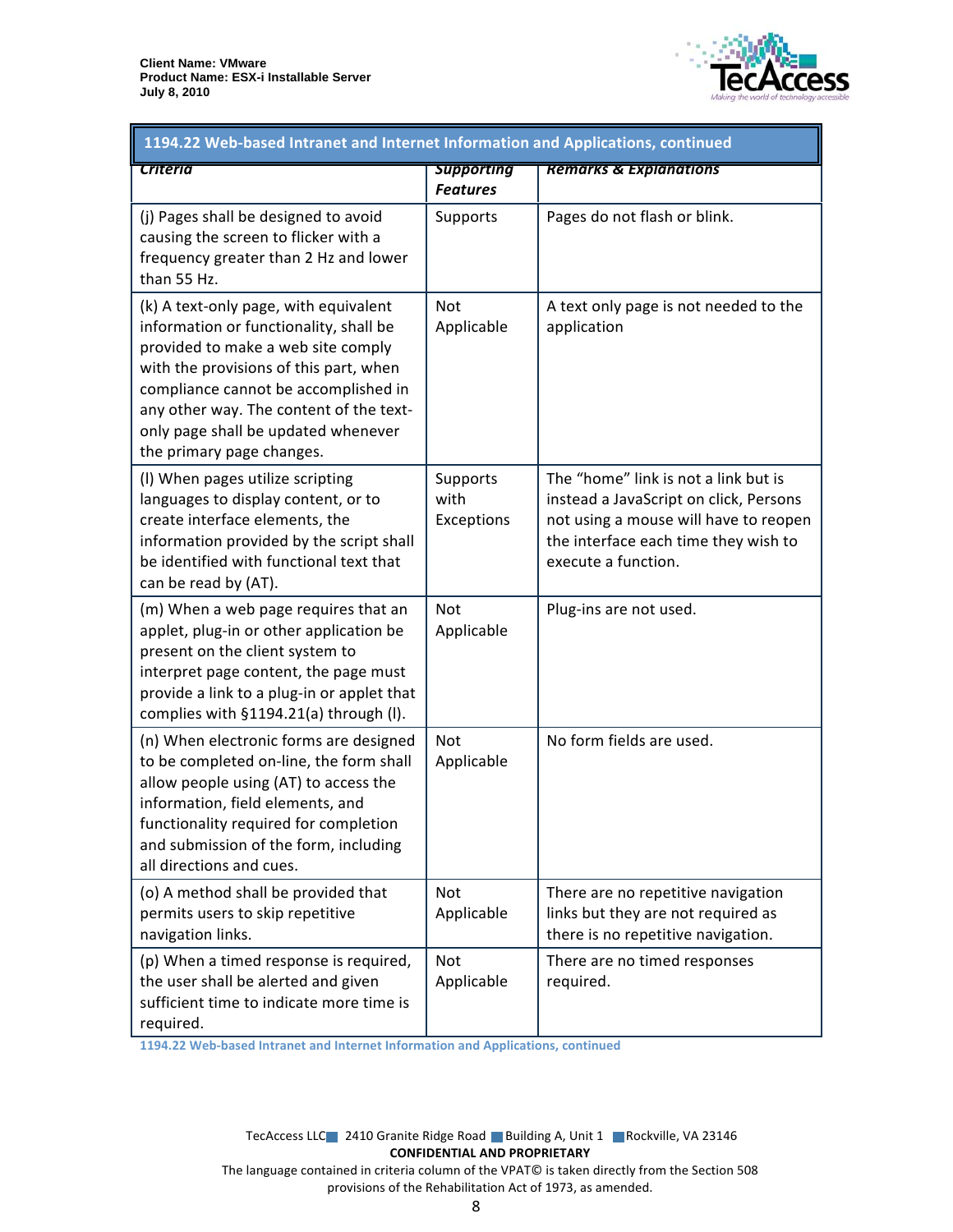I



#### 1194.31 Functional Performance Criteria

| <b>Criteria</b>                                                                                                                                                                                                                                                                                                                  | <b>Supporting</b><br><b>Features</b> | <b>Remarks &amp; Explanations</b>                                                                                                                                                                                                                  |
|----------------------------------------------------------------------------------------------------------------------------------------------------------------------------------------------------------------------------------------------------------------------------------------------------------------------------------|--------------------------------------|----------------------------------------------------------------------------------------------------------------------------------------------------------------------------------------------------------------------------------------------------|
| (a) At least one mode of operation and<br>information retrieval that does not require<br>user vision shall be provided, or support for<br>assistive technology used by people who<br>are blind or visually impaired shall be<br>provided.                                                                                        | Supports<br>with<br>Exceptions       | The Windows based GUI accessed<br>through the VMware VvSphere<br>client does not provide total<br>support for AT.<br>The WEB based GUI accessed<br>through the VmWare VI Web Access<br>Client does not provide total<br>support for AT.            |
| (b) At least one mode of operation and<br>information retrieval that does not require<br>visual acuity greater than 20/70 shall be<br>provided in audio and enlarged print output<br>working together or independently, or<br>support for assistive technology used by<br>people who are visually impaired shall be<br>provided. | Supports                             | The Windows based GUI accessed<br>through the VMware vSphere client<br>allows use of screen magnification<br>software.<br>The WEB based GUI accessed<br>through the VMware VI Web Access<br>Client allows use of screen<br>magnification software. |
| (c) At least one mode of operation and<br>information retrieval that does not require<br>user hearing shall be provided, or support<br>for assistive technology used by people who<br>are deaf or hard of hearing shall be<br>provided.                                                                                          | Supports                             | Hearing is not required.                                                                                                                                                                                                                           |
| (d) Where audio information is important<br>for the use of a product, at least one mode<br>of operation and information retrieval shall<br>be provided in an enhanced auditory<br>fashion, or support for assistive hearing<br>devices shall be provided.                                                                        | Not<br>Applicable                    | Audio is not present.                                                                                                                                                                                                                              |
| (e) At least one mode of operation and<br>information retrieval that does not require<br>user speech shall be provided, or support<br>for assistive technology used by people with<br>disabilities shall be provided.                                                                                                            | Supports                             | User speech is not required.                                                                                                                                                                                                                       |

1194.31 Functional Performance Criteria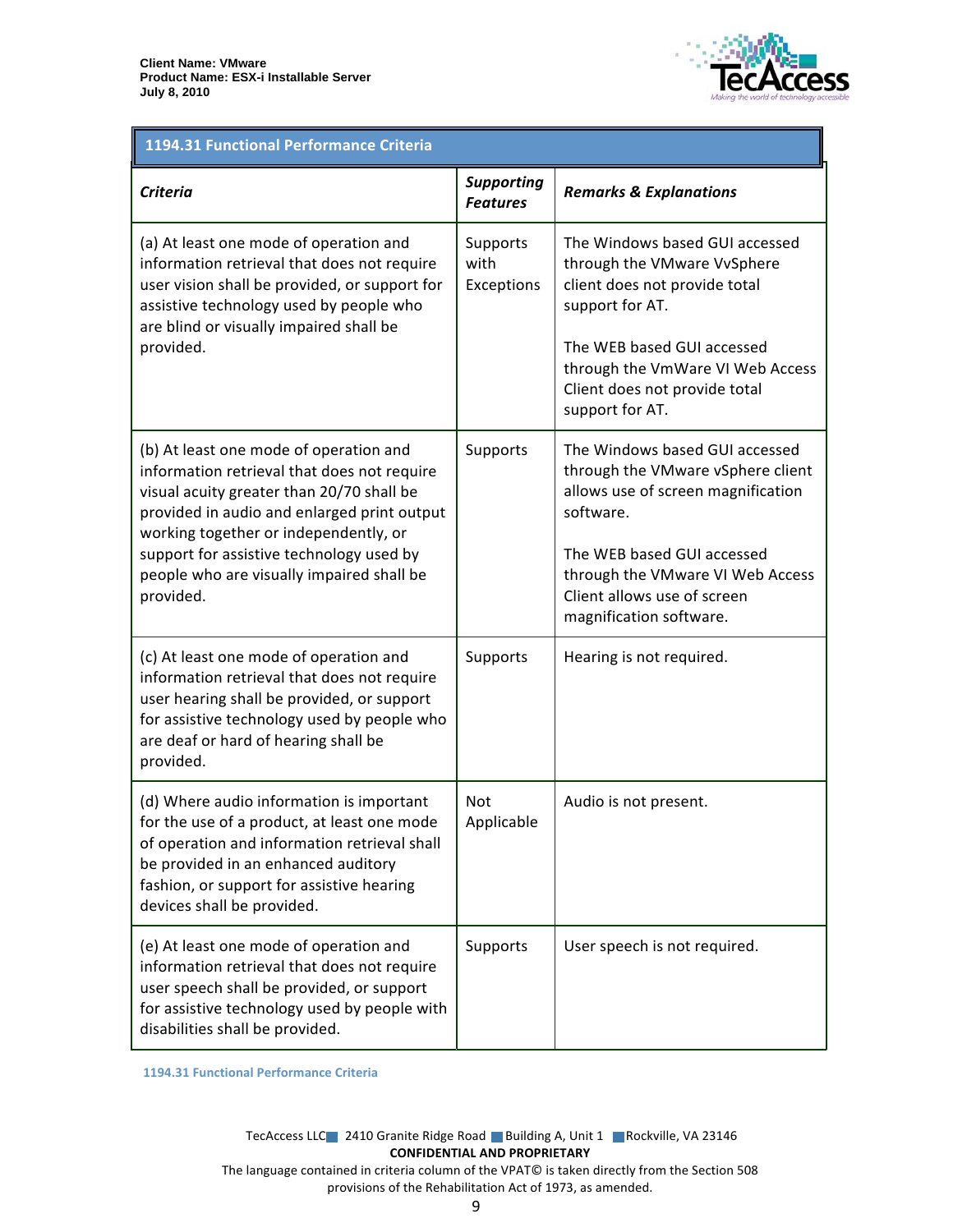

| 1194.31 Functional Performance Criteria, continued                                                                                                                                                                |                                      |                                                               |
|-------------------------------------------------------------------------------------------------------------------------------------------------------------------------------------------------------------------|--------------------------------------|---------------------------------------------------------------|
| Criteria                                                                                                                                                                                                          | <b>Supporting</b><br><b>Features</b> | <b>Remarks &amp; Explanations</b>                             |
| (f) At least one mode of operation and<br>information retrieval that does not require<br>fine motor control or simultaneous actions<br>and that is operable with limited reach and<br>strength shall be provided. | Supports                             | Fine motor control is not required<br>to use the application. |

1194.31 Functional Performance Criteria, continued